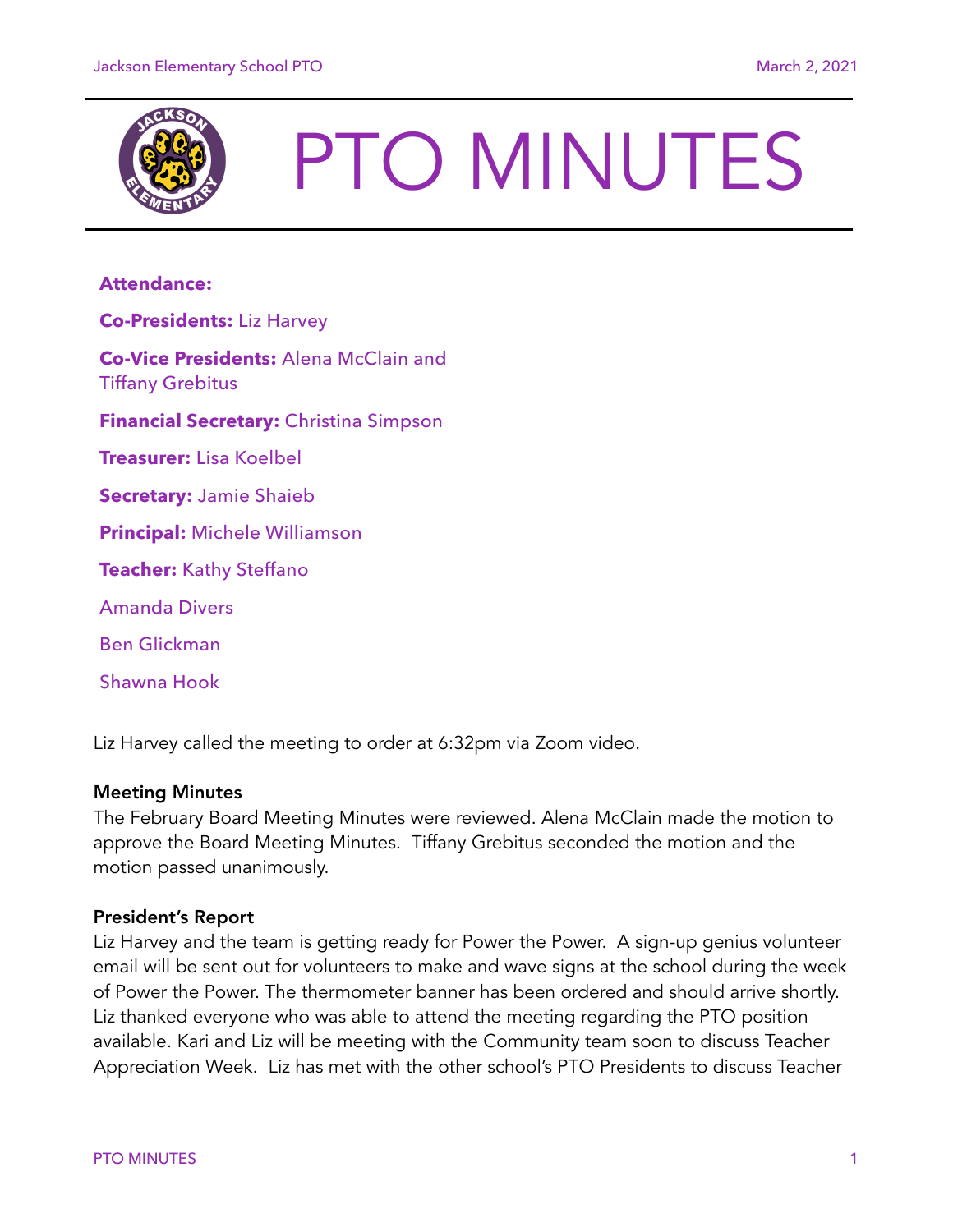Appreciation Week. She will follow-up with them again to discuss including Frontier teachers too. The 2021-2022 budget will be ready for review at the April Board Meeting.

## Financial Report

Lisa reported the financials for February. The spreadsheet was simplified to only show upcoming budgeted items. Fall budgeted items were hidden. Music Instruction, Credential Volunteers, Athletic Support budgeted items will not be funded due to COVID restrictions. They are highlighted in yellow.

The following are the expenses this month:

- \$53 paid to Library
- \$796 paid to Greater Giving (split between Power the Paw and Virtual Auction)

The following is income:

- \$10 marquee
- \$185 Amazon
- \$114 Relish Dining for Dollars

Current Balance is \$121,667

### Principal's Report

Mrs. Williams, teachers, and students have spent a lot of time for the Power the Paw video. Teachers and students were interviewed about special PTO funded programs. Dan Ogle is putting the video together and it should be ready soon.

Mrs. Williamson has been talking to plumber contractors in regards to the water bottle filling station inside the Ruppel center. The plumber requested for pictures of the back of the water bottle filling stations. Mrs. Williamson is waiting for confirmation from the contractors to ensure the equipment is good to install. They estimated the cost for installation would be around \$2,000. Mrs. Williamson is requested the District to pay for installation if PTO can pay for equipment. She will get confirmation from both the contractor and the District for payment and installation. Mrs. Williamson reviewed options for the outside water bottle filling station with the contractor. They are still working out the details and location.

Some of the school property has been vandalized using the school's golf cart. Rescue District was notified of damages. The District provided a new golf cart to help manage the school needs. Many panels around the Ruppel were damaged and new purple panels will added around the Ruppel and damaged panels will be replaced.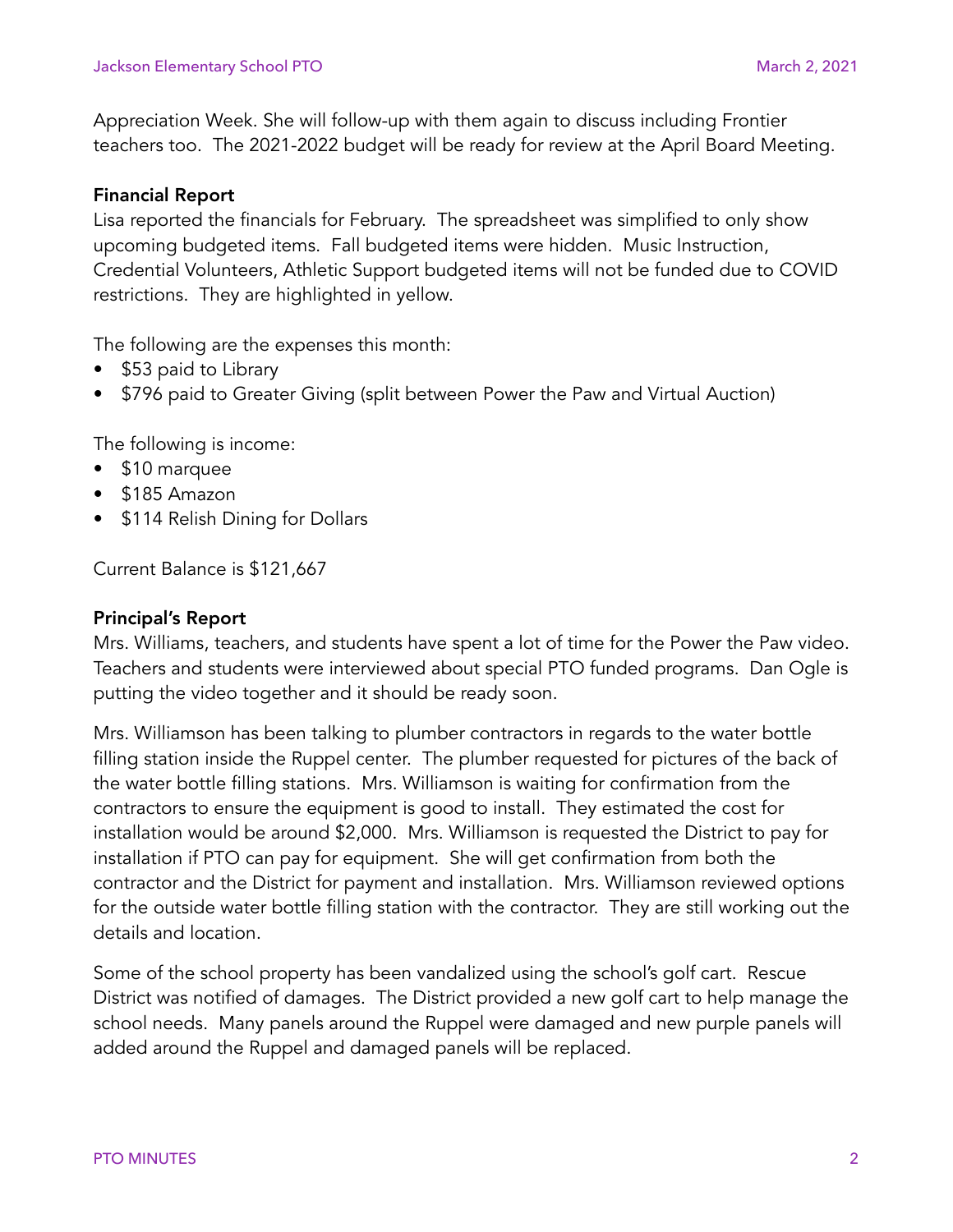Everyone is getting ready for the first day of all-day school. Signs have been ordered to greet the students back. All the teachers and staff are ready are prepped for all day classrooms.

Science Fair is coming up. The students will display their project in the Ruppel Center and the judges will come in after school hours to judge the projects. Mrs. Williamson will announce winners on Friday and celebrate the participants in their classrooms.

The 4th grade team will be hosting Pioneer Day in their classrooms.

Jamie Shaieb asked if Sierra Outdoor School (SOS) trip will be possible in the Fall. Mrs. Williamson is hoping the SOS center will be open to host a 5th grade SOS and a 4th grade SOS in the next school year.

There are concerns about State testing. We are unsure if the students will be required to take the state testing this year. Mrs. Williamson has reviewed the data from iXL, report cards, etc and the students are learning and striving, even in the hybrid model.

### Spirit Wear Update

Liz updated that Amanda Avery and Julie Henning will have a sale on March 11.

### Power the Paw

Alena McClain provided an update on Power the Paw. Two flyers will be going home with students. One flyer will be about business boosters and the other will be the donation letter request with envelopes. Alena McClain will be updating donation information 2-3 times a week. There will be a grade level prize not a classroom prize to include Frontier students. The prize will be an ice cream cone at Handel's Ice Cream in Folsom.

Instead of the regular thermometer, Kari was thinking of using a rainbow as the donation tracker.

Tiffany Grebitus sent out emails to business boosters on the March 1. She has been working with Candace Andujar on social media posts.

### Dining for Dollars

Tiffany is still waiting for the Chick-fil-A check and Mountain Mike's Pizza is schedule for March 24.

### Fund-A-Need

Alena is waiting to see if Jackson was awarded a grant from Raley's.

Alena provided a brief update about the water bottle filling station. She is waiting to see if there are enough funds. Alena will work on getting an official written quote from her